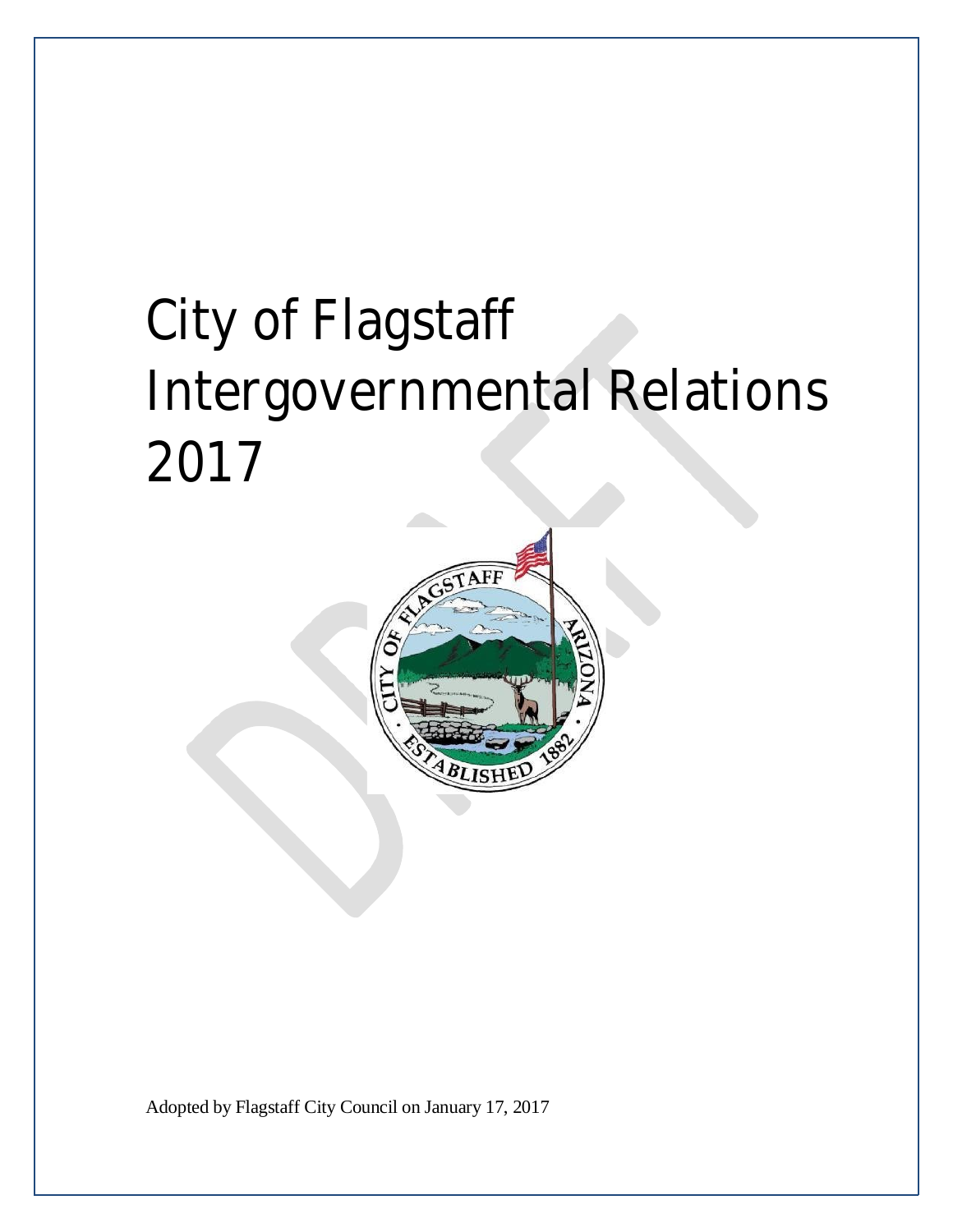#### **City Council Mission Statement**

To protect and enhance the quality of life for all.

**City Council Vision Statement**

The City of Flagstaff is a safe, diverse, just, vibrant, and innovative community with a unique character and high quality of life for all. The City fosters and supports economic, environmental, educational, and cultural opportunities.

### **Intergovernmental Relations**

The City of Flagstaff Intergovernmental Relations Program addresses legislative initiatives at the county, state, and federal levels, which follow annual legislative calendars. The program mission is to develop and advocate for the Flagstaff community by fostering and maintaining relationships with individuals and entities that affect the City's interests. As a member of the League of Arizona Cities and Towns, the City of Flagstaff has assisted in the drafting and development of League resolutions. Council adoption of the League resolutions, our identified priorities, and guiding principles are incorporated as part of our legislative agenda.

The City Manager's Office coordinates an active legislative program focused on protecting the interests of our community and identifying resources available to enhance City services and programs. The City Council and City Manager's Office work closely with our legislative advocates in Washington, D.C., and Phoenix, as well as with the League of Arizona Cities and Towns to influence policy decisions that affect city's local control and local funding.

The 2017 Legislative Priorities provide a framework for the City of Flagstaff's Intergovernmental Program. Adopted annually, the City's Intergovernmental Guiding Principles and Legislative Priorities are the foundation of a focused advocacy strategy and serves as a reference guide for legislative positions and objectives that provide direction for the City Council and staff throughout the year.

Federal and state legislative proposals and policies consistent with the City's Intergovernmental Guiding Principles and Legislative Priorities may be supported by the City. Those policies or proposals inconsistent with this agenda may be opposed by the City.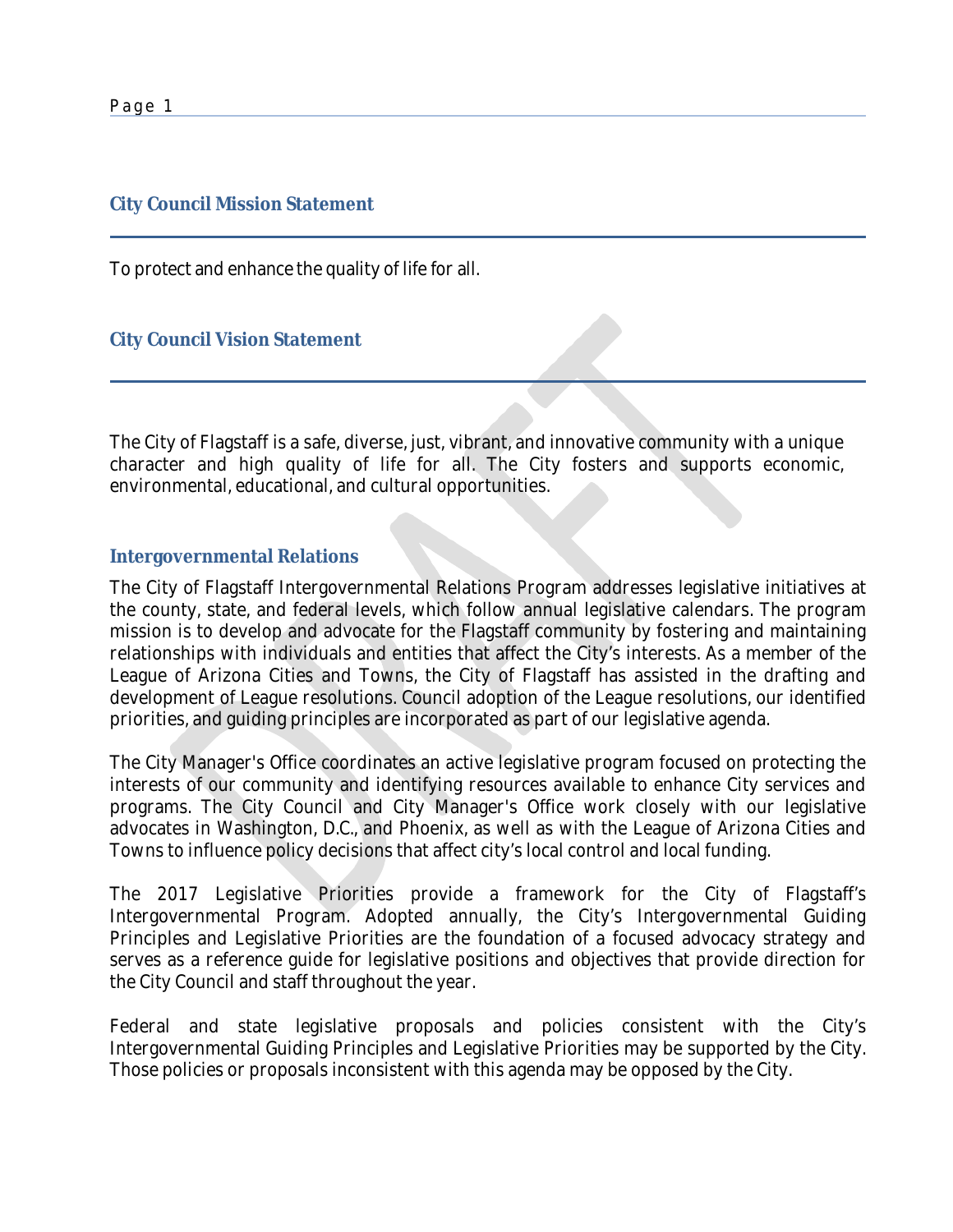# Guiding Principles

*The City's Intergovernmental Relations Program is guided by the following principles:*

- 1. The City of Flagstaff is governed by its **Charter,** which outlines the City's governmental structure, identifies jurisdiction and provides enabling authority for self-rule. Flagstaff's City Charter and all its amendments have been voted on and approved by a majority of voters.
- 2. The City of Flagstaff strongly promotes the protection, expansion and restoration of **local control** for cities and may support or oppose legislation based on whether it advances maximum local control by local governments.
- 3. The Flagstaff City Council adopts **City-wide goals and legislative priorities**. Advancing or defending goals of the City Council and adopted legislative priorities in effect during the current legislative session does not require additional Council action.
- 4. The City of Flagstaff understands it is in the public's interest to have government at all levels that is **transparent**, **deliberative,** and **accountable** to its citizens. The City of Flagstaff also evaluates legislative action based on the City's ability to deliver public services, the impact to Flagstaff citizens and the financial costs to the City.
- 5. The City's membership in the **League of Arizona Cities and Towns** is a critical component of Flagstaff's advocacy strategy. The City Council will participate in the League's annual priority-setting process.

6. The City of Flagstaff understands that **partnerships** help develop and maintain positive intergovernmental relations and are essential for success and vitality of our community. The City supports proposed legislation brought forth by our partners that advance common goals. Regional, state and federal partners may include\*:

**Regional Partners**: Coconino County, Flagstaff Unified School District, Grand Canyon Trust, Greater Flagstaff Forest Partnership, Northern Arizona Council of Governments, Northern Arizona Intergovernmental Public Transportation Authority and Northern Arizona Municipal Water Users Association, Chamber of Commerce;

**Statewide Partners**: Coconino Community College, Arizona Department of Transportation, Arizona Game and Fish, Arizona State Land Department, Department of Veterans' Services, Greater Arizona Mayors' Association, League of Arizona Cities and Towns, and Northern Arizona University;

**National Partners**: Conference of Mayors, Federal Aviation Administration, National League of Cities and Towns, National Park Service, U.S. Army Corps of Engineers, U.S. Department of Transportation, U.S. Forest Service and other federal agencies;

**Tribal Partners**: Including the Hopi Nation and Navajo Nation.

*\* This is not an exhaustive list of City of Flagstaff partners*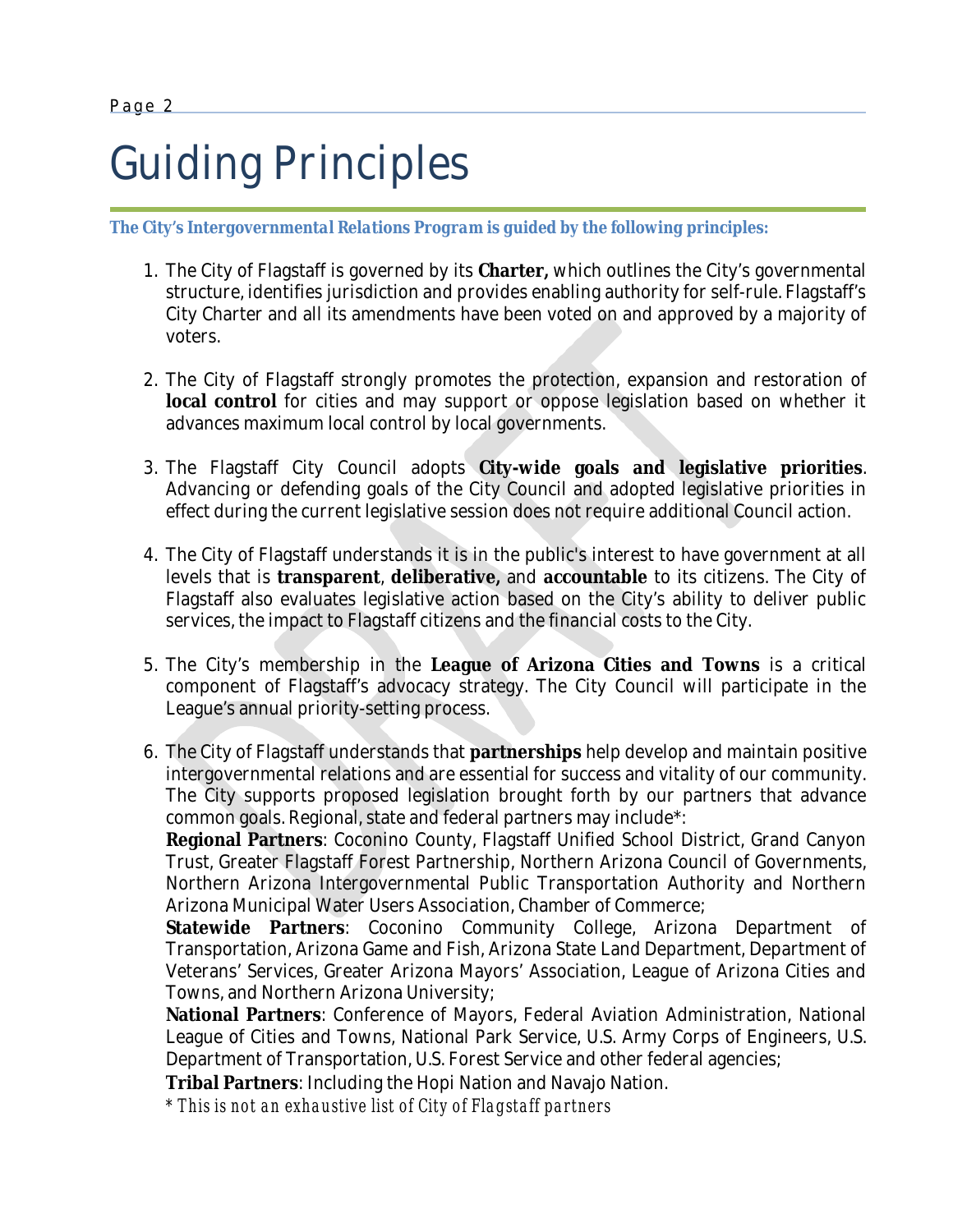### State Priorities

### **Advocate to Expand and Protect Local Control**

The City of Flagstaff supports legislation that upholds and restores the principle of local government and reinforces the authority of the elected leaders of Flagstaff to respect and protect the priorities of its citizenry and respond to local challenges.

### **Advocate to Preserve Local Funding**

Protect existing funding and authorities that bring revenue to the City of Flagstaff, which support the quality of life for its residents. Areas may include, the protection of state-shared revenues and opposition to the imposition of new fees and unfunded mandates by any level of government that would increase costs to the City.

**Flagstaff projects and legislative priorities**

- x Advocate for state enabling legislation for Commercial **Property Accessed Clean Energy**, or C-PACE.
- Advocate for 100% funding from the state legislature to fully fund and reimburse social service providers for the **poor and other vulnerable populations, including those with disabilities.**
- x Advocate for state funding and legislation that supports **colleges and universities**.
- x Advocate for legislation to create a **Dark Skies** specialty license plate.
- Advocate for investing in forest health treatments on state-owned land in the Flagstaff region.
- Advocate for change in state liquor licensing laws and establish a process for input to allow greater local government control in such areas as hours of operation, size of beverages and saturation. Seek additional funds from the alcohol industry to reciprocate the affects alcohol has on the Flagstaff community.
- Advocate against firearm legislation that will allow guns in public facilities.
- Advocate against further sweeps of the State Aviation Fund.
- Advocate for flexible financing authority for commercial entities for upfront investment capital in energy efficiency improvements to properties.
- Advocate for allowing the local sales tax to be included as part of the total bid price when considering the "lowest, responsible bidder."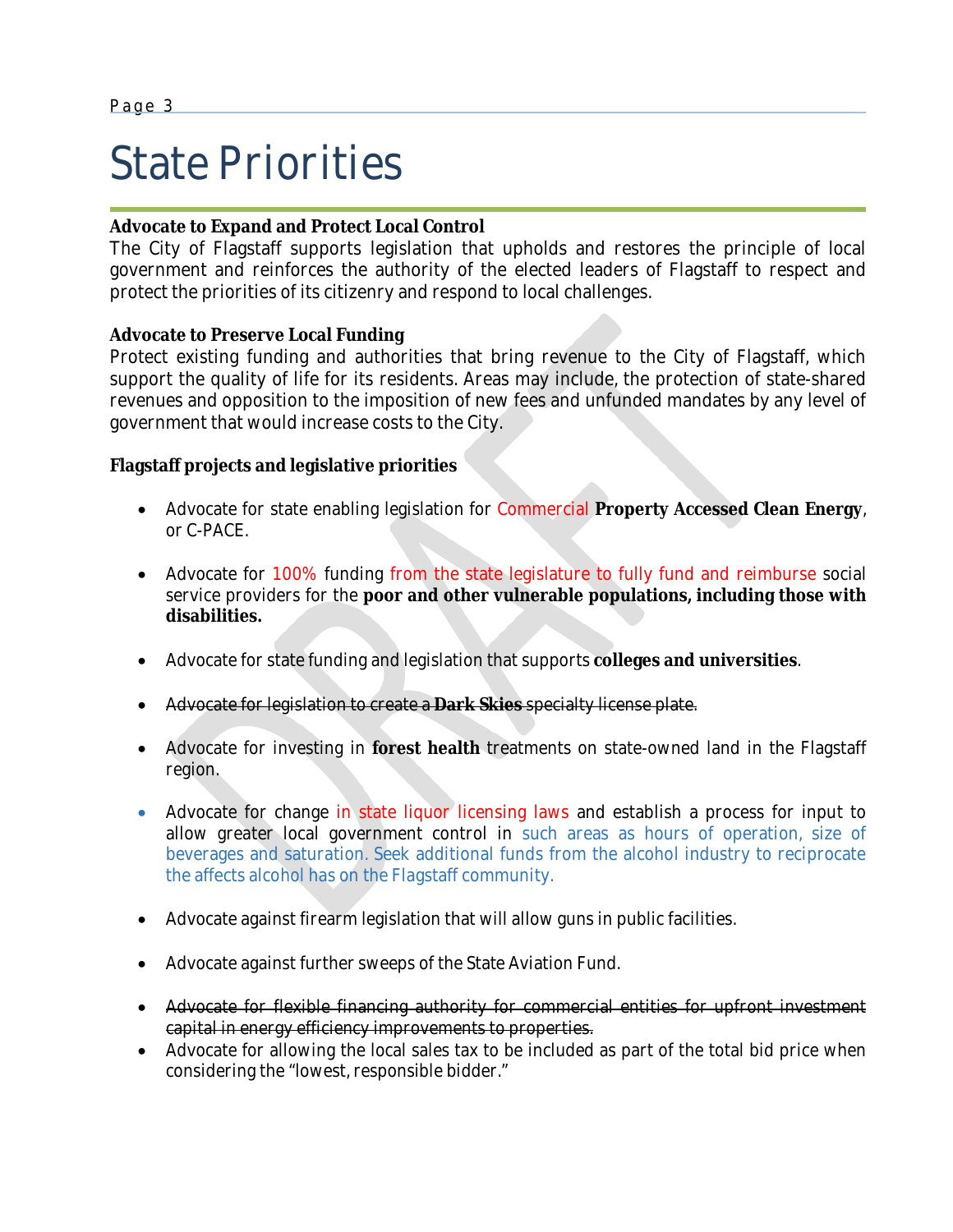- Advocate for removing the \$2.5 million cap, which will allow the State's Housing Trust Fund to be fully funded through unclaimed property proceeds received by the State annually.
- Advocate for restoration and oppose further sweeps of the Highway User Revenue Fund (HURF).
- Advocate for additional funding to the Arizona Department of Transportation to plan, build and maintain projects that affect Northern Arizona.
- Repeal Senate Bill 1070, which requires police to determine the immigration status of someone arrested or detained when there is reasonable suspicion they are not in the United States legally.
- x Repeal Senate Bill 1487, which withholds shared revenue from cities and towns that are found by the Attorney General to have violated state law. The goal of the repeal is to gain local control of shared funding.
- x Advocate for the state of Arizona to accept consulate cards as valid forms of identification.
- Pursue a partnership with Northern Arizona University to jointly advocate for funding for the Rio de Flag Flood Control project from the State and Federal government.

# Federal Priorities

**Advocate to Expand and Protect Local Control**

The City of Flagstaff supports legislation that upholds and restores the principle of local government, and reinforces the authority of the elected leaders of Flagstaff to respect and protect the priorities of its citizenry and respond to local challenges and opportunities.

**Advocate to Preserve Local Funding**

Protect existing funding and authorities that bring revenue to the City of Flagstaff, which support the quality of life for its residents. Areas included opposition to unfunded mandates by any level of government that would increase costs to the City.

**Flagstaff projects and legislative priorities**

x Advocate for funding the **Rio de Flag Flood Control Project**. Fully fund this important community project and qualify for work plan construction funding in future years. Funding priorities for fiscal year 2018 include construction of Lower Reach up to and including the confluence and completion of the BNSF bridge.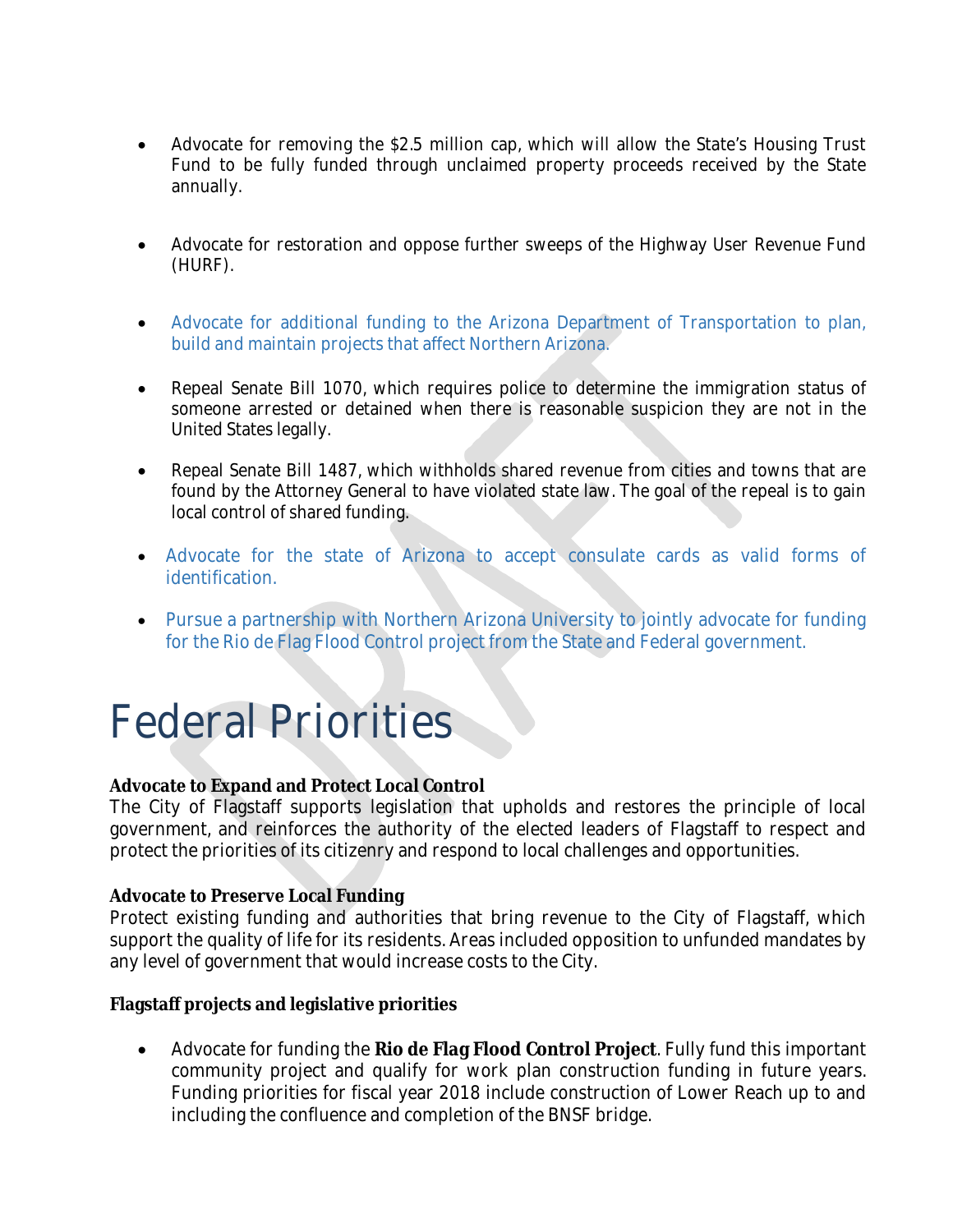- x Advocate for leveraging the voter approved **Flagstaff Watershed Protection Project (FWPP)** funding with federal dollars to maximize investments into forest health, including resources for timber sale administration. Ensure that resources and funding continue to flow to important regional projects such as the Four Forests Restoration Initiative (4FRI), NAU's Ecological Restoration Institute (ERI) and other important forest restoration efforts outside of the 4FRI boundaries.
- x Advocate for funding and building a **skilled nursing facility for veterans** in Flagstaff by protecting the initial state funding from future legislative sweeps now that the initial funding has been improved and continuing to encourage the Department of Veterans' Affairs to prioritize the project.
- x Advocate for \$11.75 million TIGER grant for the **Fourth Street Complete Street Corridor Project** in fiscal year 2018 (\*this could go away if we get the award this year).
- x Advocate for funding projects in the **Flagstaff Airport** five-year Capital Improvement Program.
- x Advocate for **increasing the gasoline tax** in order help fund transportation improvements.
- Urge the federal government to pass carbon fee and dividend legislation in support of climate change.
- x Oppose the transfer of **federal lands** to state or municipal governments unless funding has also been provided to effectively manage those lands.
- **Advocate for public housing and Section 8 funding.** Support legislative action to ensure full funding of Public Housing, Section 8 Housing Choice Voucher Program and the Community Development Block Grant program.
- x Advocate for **Deferred Action for Childhood Arrivals (DACA)** and other federal immigration policies that help keep families together while supporting their higher education goals.
- x Advocate for legislation to reform the **Medicaid Institutions for Mental Diseases (IMD) Exclusion.**